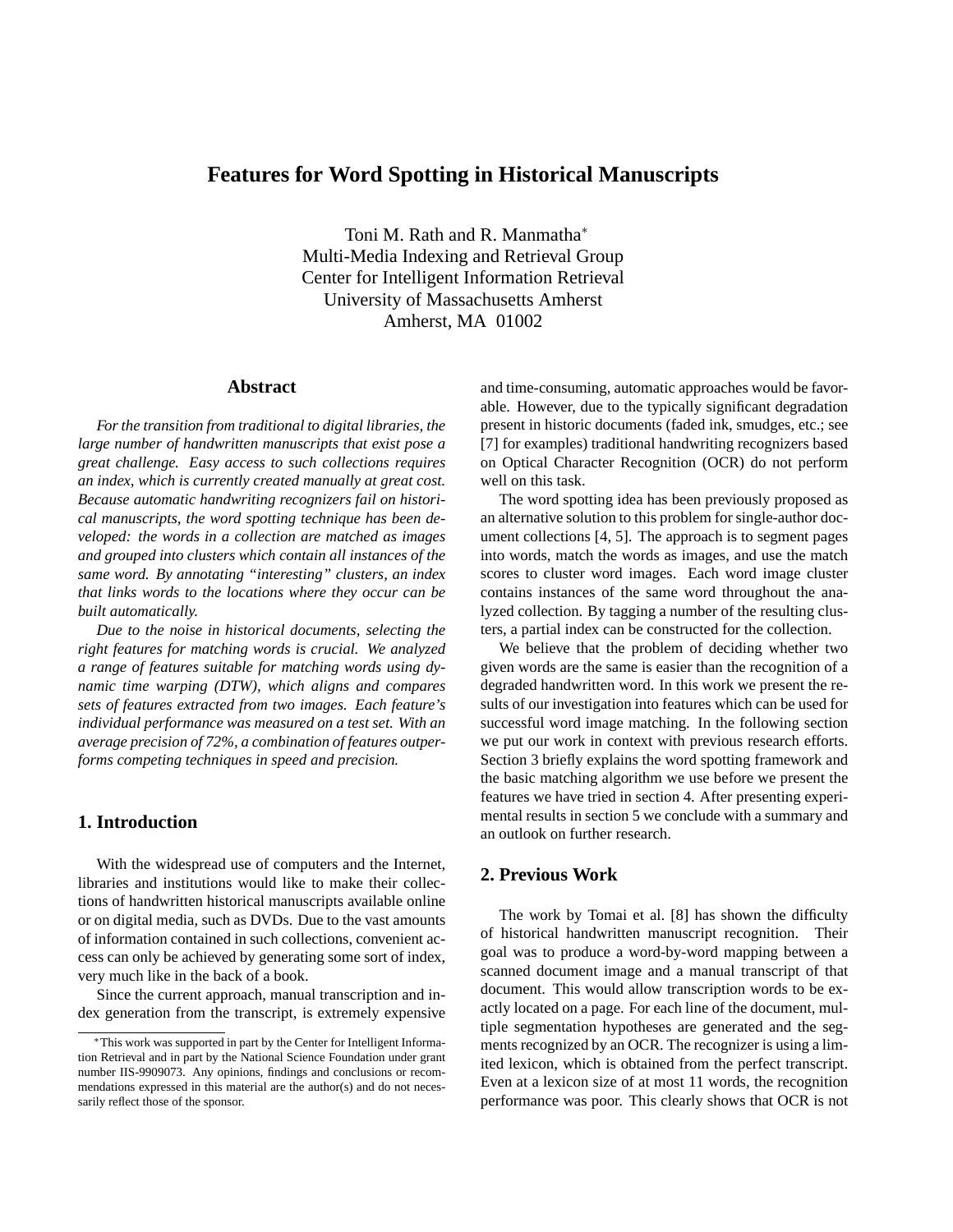a viable option for historical manuscript recognition.

The word spotting idea for handwritten manuscripts was initially proposed by Manmatha et al. [4, 5]. They presented preliminary work on matching techniques and "pruning" methods, which can quickly discard unlikely matches for a given word by using simple word features such as the aspect ratio of a word's bounding box. Extensions to the matching algorithm and partial results on three data sets of 10 pages each from the George Washington collection can be found in [2].

In [3], matches for a user-provided template word image are searched for in each line of several pages using dynamic time warping on a number of features. This line based approach is expensive since the line is not segmented into words and the word has to be searched for at every possible position in the line. A number of heuristics are used to limit the search along the lines and also to re-orient portions of lines for matching. In addition, the matching algorithm aligns each feature using a separate dynamic time warp and combines the results heuristically. This means that for the same word-line pair, each feature may produce a different alignment. They provide results for 4 hand-picked queries with multiple templates (examples) on the Archives of the Indies - it appears that the best result for any individual word template has a precision of 0.4 or less. In this paper on the other hand, we correctly align the entire feature vector simultaneously so as to produce a common alignment over all feature vectors and also show much better results.

## **3. Matching Algorithm**

The word spotting idea is to use word image matching results for building clusters, which contain words with the same ASCII-equivalent. At the current stage of our project, our research is solely focused on word matching techniques and no clustering is performed. Instead, every image in a given collection of documents (George Washington's handwritten manuscripts in our case) is treated as a query, which is used to retrieve a list of image matches from the collection, ranked by the match score. The following is an outline of the current system (see [7] for a more detailed explanation):

- 1. Segment each page in the collection into words (see [6] for a detailed explanation) and preprocess each segmented word image.
- 2. For each image  $t$  in the collection:
	- (a) Determine the set of images  $P$  which have an appearance similar to  $t$ , based on some features that can be quickly calculated (e.g. aspect ratio of bounding box). This is the *pruning step*.
	- (b) Compare image  $t$  against all images in the set  $P$ .

(c) Sort images in  $P$  by their match score and build a ranked list of results.

Analyzing ranked result lists is a common task in the information retrieval community, and tools that calculate widely used statistics, such as *average precision* and *R-precision*, are readily available. We used the *trec eval* program to judge the effectiveness of the features we present here.

Our matching algorithm uses dynamic time warping to align and compare sets of features which have been extracted from the matched images. A single feature vector consists of one feature value per column of the image it is calculated for. For example, if image  $A = (a(i, j))$  is  $w_A$  pixels wide, a feature  $f(A)$  would be a vector of length  $w_A$ :<sup>1</sup>

$$
f(A) = (f(a(1, \cdot)), f(a(2, \cdot)), \dots, f(a(w_A, \cdot))).
$$
 (1)

The dynamic time warping matching algorithm simultaneously aligns two *sets* of feature vectors  $F_A$  and  $F_B$ , which are extracted from the images  $A$  and  $B$  ( $F_B$  similarly):

$$
F_A = (F_A(1, \cdot), F_A(2, \cdot), \dots, F_A(w_A, \cdot)), \tag{2}
$$

where every entry  $F_A(x, \cdot)$  is a d-dimensional vector consisting of all extracted feature values for image column  $x$ . That is,  $F_A$  and  $F_B$  consist of d individually calculated features that will be aligned together by the dynamic time warping algorithm. The matching error<sup>2</sup> for matching images  $A$  and  $B$  is defined as

$$
merr(A, B) = merr(F_A, F_B) = \frac{1}{l} DTW(w_A, w_B),
$$
 (3)

where  $l$  is the length of the warping path recovered by the dynamic time warping algorithm  $DTW(\cdot, \cdot)$ , which uses the recurrence equation

$$
DTW(i,j) = min\left\{\begin{aligned} DTW(i-1,j) \\ DTW(i,j) \\ DTW(i,j-1) \end{aligned}\right\} + d(i,j), \tag{4}
$$

$$
d(i,j) = \sum_{k=1}^{d} (F_A(i,k) - F_B(j,k))^2. \tag{5}
$$

In the following section we present a number of features that we used for matching words as images, using the above dynamic time warping algorithm.

### **4. Features**

We have analyzed the performance of a number of features for use in conjunction with the DTW matching algorithm. Here we describe a selection of the more useful features, some of which have been previously reported in the

 $1$ The constraint - which is implied by the notation here - that every feature value is calculated strictly from the pixels in the corresponding image column can be relaxed.

<sup>2</sup>Matching *scores* can be obtained from *errors* by negation.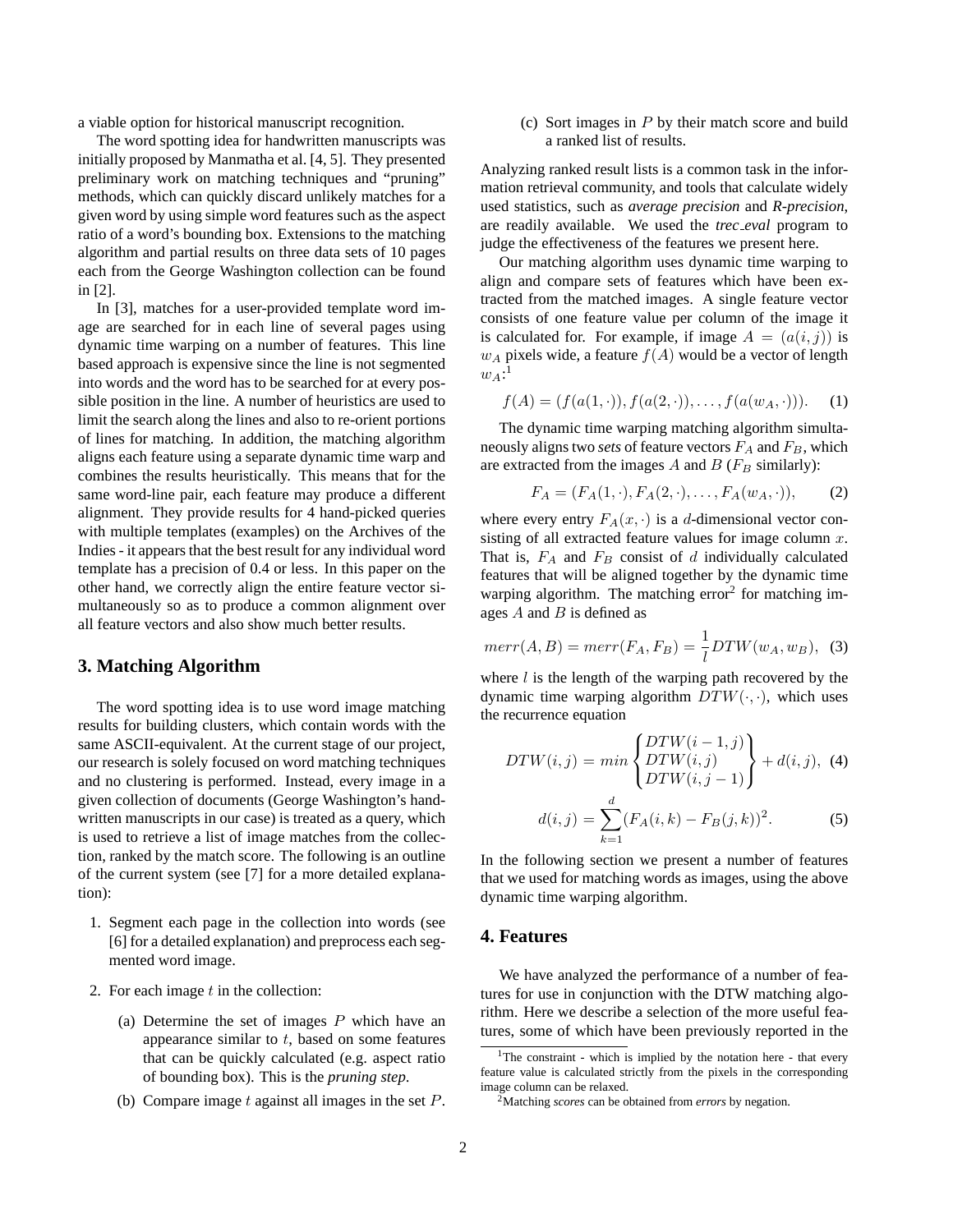literature (e.g. see [1, 3]). Their performance, when used for matching word images, is analyzed in section 5.

Features are extracted from preprocessed rectangular word images, which are slant/skew-normalized and do not contain ascenders and descenders from other words. Some features are sensitive to translations along the vertical axis. For this reason, each image is padded on the bottom or top in order to shift the lower baseline to a position, which breaks the image into two areas at a ratio of 2/1. Figure 1 shows a typical result of this processing. All feature plots presented in this work are extracted directly from this image.



**Figure 1. Preprocessed example image with upper and lower baseline displayed.**

Comparability of the feature values across multiple words is ensured by normalizing the feature range to [0, 1]. The individual matching performance of the features when used with the dynamic time warping algorithm is analyzed in section 5.

#### **4.1. Single-Valued Features**

All of the features which are described in this section are single-valued, i.e. one scalar value is calculated per column in the original image.



**Figure 2. Normalized projection profile feature. All feature values are inverted for visualization purposes.**

**Projection Profile** Each feature vector value is calculated by summing over the pixel values in the corresponding image column. Figure 2 shows the plot of a typical feature vector.

**Partial Projection Profile** The three partial profiles in Figure 3 result from calculating projection profiles for three horizontal strips in the original image: above, between and below both baselines. A single normalization factor is used for all of the three profiles, because the top and bottom strip can exhibit low variation (words with no ascenders/descenders). If all profiles would be separately normalized, slight errors in the baseline position estimation could seriously affect the result.



**Figure 3. Partial projection profile features (lower profile omitted).**

**Upper/Lower Word Profile** Upper/lower word profile features are computed by recording, for each image column, the distance from the upper/lower boundary of the word image to the closest "ink" pixel. If an image column does not contain ink, the feature value is computed by linear interpolation between the two closest defined values. Figure 4 shows two typical profiles (feature values are inverted).



**Background to Ink Transitions** This feature (see Figure 5) records, for every image column, the number of transitions from the background to an "ink" pixel (determined by thresholding).



**Figure 5. Normalized number of backgroundto-ink transitions feature.**

**Grayscale Variance** The normalized variance of the grayvalue intensities in every image column is recorded for this feature (see Figure 6).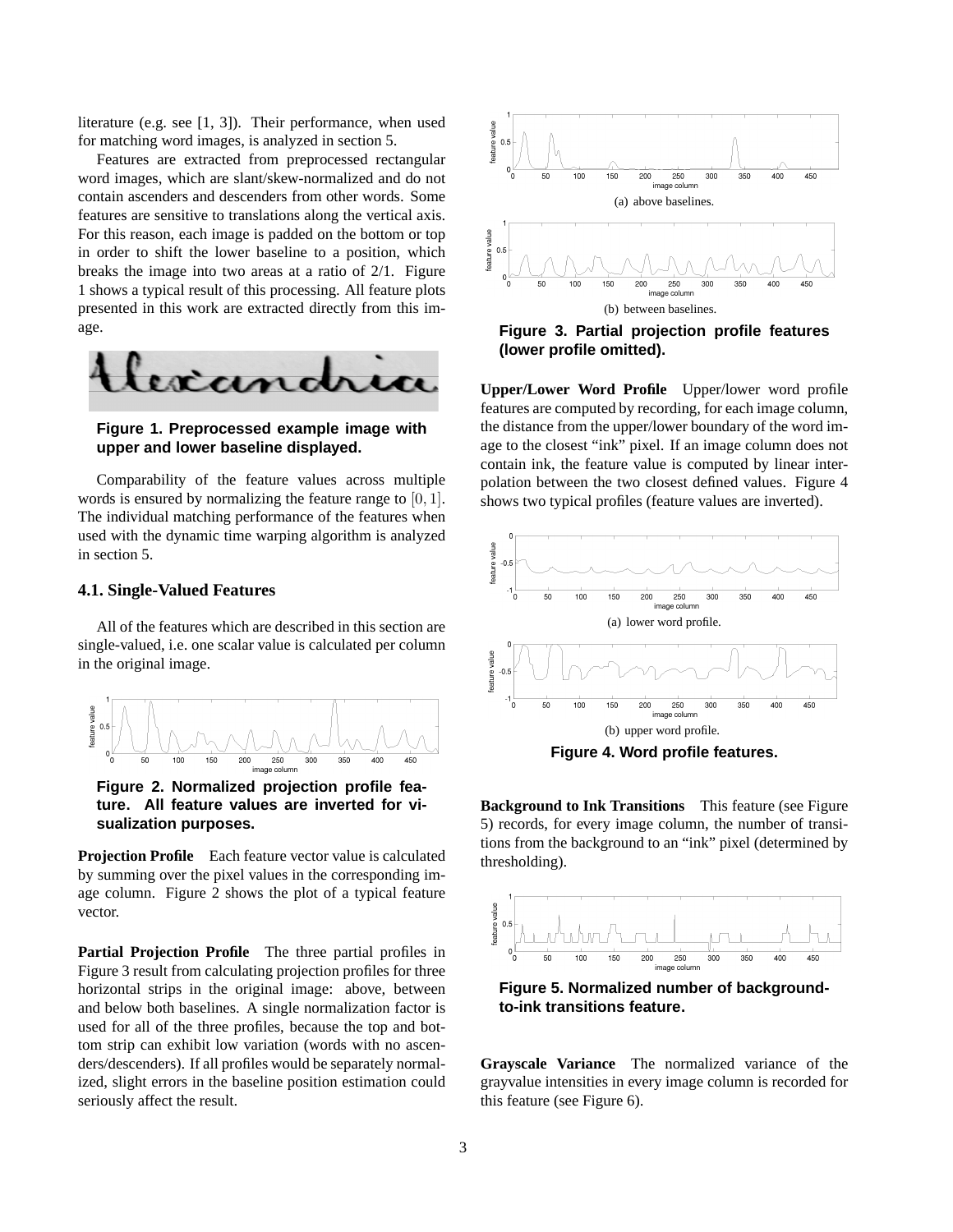

**Figure 6. Normalized variance of column pixel intensities feature.**

### **4.2. Feature Sets**

All of the following features are multi-variate, i.e. a fixed number of values is calculated per image column.

**Gaussian Smoothing** The original image is smoothed with an isotropic Gaussian kernel and resized to a generic height. Each line of the resulting image is now viewed as a separate feature. Figure 7 shows the feature set extracted from the original in Figure 1 (feature values are displayed as grayscale intensities).





**Gaussian Derivatives** Similar to the feature set obtained from Gaussian-smoothing, these two sets are obtained from convolving the input image with a horizontal/vertical partial derivative of a Gaussian kernel. These filters respond to edges in the original image, which are widely used as features, because they can usually be reliably located. Figure 8 shows the resulting feature sets after convolution with horizontal/vertical derivative kernels and resizing to a generic height.



**Figure 8. Images convolved with Gaussian partial derivative kernels (**σ = 4 **pixels), then resized to generic height (15 lines).**

#### **5. Experimental Results**

The features presented above have been used with the dynamic time warping algorithm for word image retrieval on a subset of the George Washington manuscript collection. 15 images from that collection of 2381 words were used to retrieve ranked lists of similar word images<sup>3</sup>. In order to cut down on the number of comparisons, a number of simple features (such as the aspect ratio of the image bounding box) where used to rule out unlikely matches. This process reduces the set of image pair comparisons to 12.57% of its original size, while retaining 90.33% of the true positive matches in the reduced set.

After the test runs, the *trec eval* program was used to compute average precision and R-precision scores for the results (we refer the reader to standard information retrieval literature for an explanation of these statistics). Table 1 shows (among other things) each individual feature's performance on the set of 15 queries. Since the data set was preprocessed differently, the combination results differ from those reported in [7]. Also, the results for EDM have been adjusted as described in that work.

Among the single-valued features, the *upper word profile* feature clearly performs best with about 64% average precision. The two next best features (*projection profile* and *upper projection profile*) follow at a significant distance (both about 50%), but still perform well. Not surprisingly, the *lower projection profile* feature comes in last (25%), a confirmation for the perceived low level of information contained in the region of the word below the lower baseline: only words with different descender characteristics can be distinguished by this feature. The different levels of information content in the upper and lower part of words can also be noticed in the difference in average precision achieved by the *upper and lower word profile* features. The *lower word profile* performs better than the *lower projection profile*, since it also collects information from above the lower baseline.

Among the *Feature Set* runs, which use responses to Gaussian- and Gaussian derivative-kernels as features, the *Gaussian Smoothing* feature performed best (62.78%). The good performance of all three of these features can be attributed to the great amount of information that they contain: an approximate reconstruction of the original word can be easily achieved and is likely to be identifiable by a human reader. The difference in performance between the *vertical derivative* response feature and the two others can be explained by the lower stability of image locations in horizontal direction in the vertical derivative response.

To test the matching performance based on a combination of features, two runs with the best 4 and 3 features of the *Single-Feature* and *Feature Set* runs were performed (*Upper Proj. Profile* was not used because of its similarity to *Projection Profile*). Each feature vector in the combined run was constructed by merging corresponding entries of all feature vectors into multi-variate entries. The

<sup>&</sup>lt;sup>3</sup>The same set was analyzed in [2].